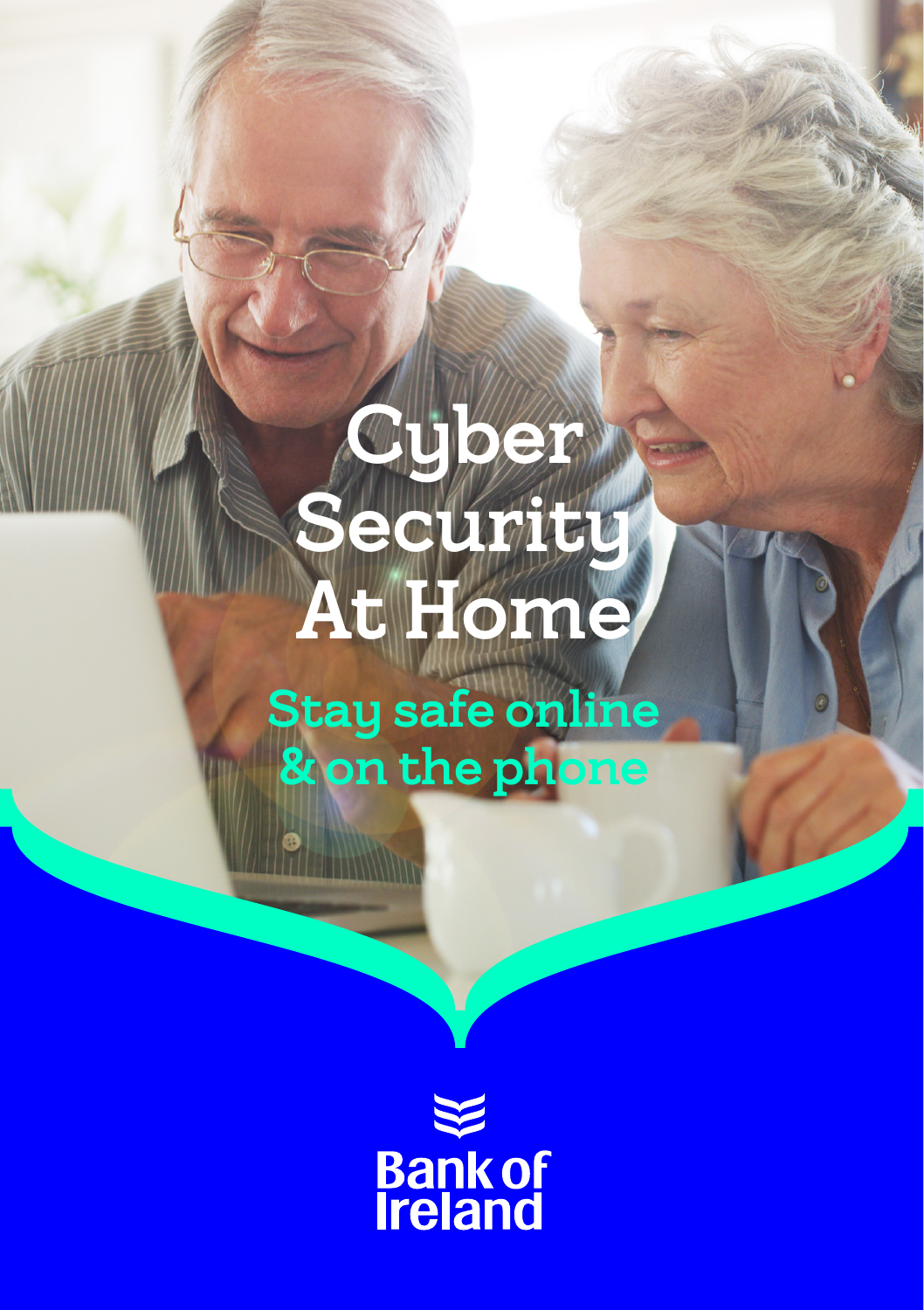## Protect yourself from fraud online and on the phone

Fraudsters use different tactics to try and trick you into sharing your personal details so that they can steal your money.

#### **What the fraudsters might do**

They may pretend to be from your bank, credit card company or another company you trust and:

• **Send you an email or text message,** usually asking you to click on a fake link.



- **Phone you** asking for your password, full login PIN or bank account number.
- Ask you for a **'one-time password'** or code that you have received from Bank of Ireland by text.
- Put you **under pressure** to provide your details, often being persistent and aggressive.
- Make **urgent threats**, for example, that you won't be able to use your bank account or your computer if you don't do what they say.
- Tell you the **first four digits** of your card number and ask you to confirm the rest.
- Ask if you made a **recent transaction** at a well-known store, such as a supermarket. The fraudster is only guessing this information to sound more believable.
- Claim that some payments have already been made from your account to a **foreign country** and that they can 'stop' any more going through.
- Try to convince you to **transfer money out** of your account, for example using a money transfer service.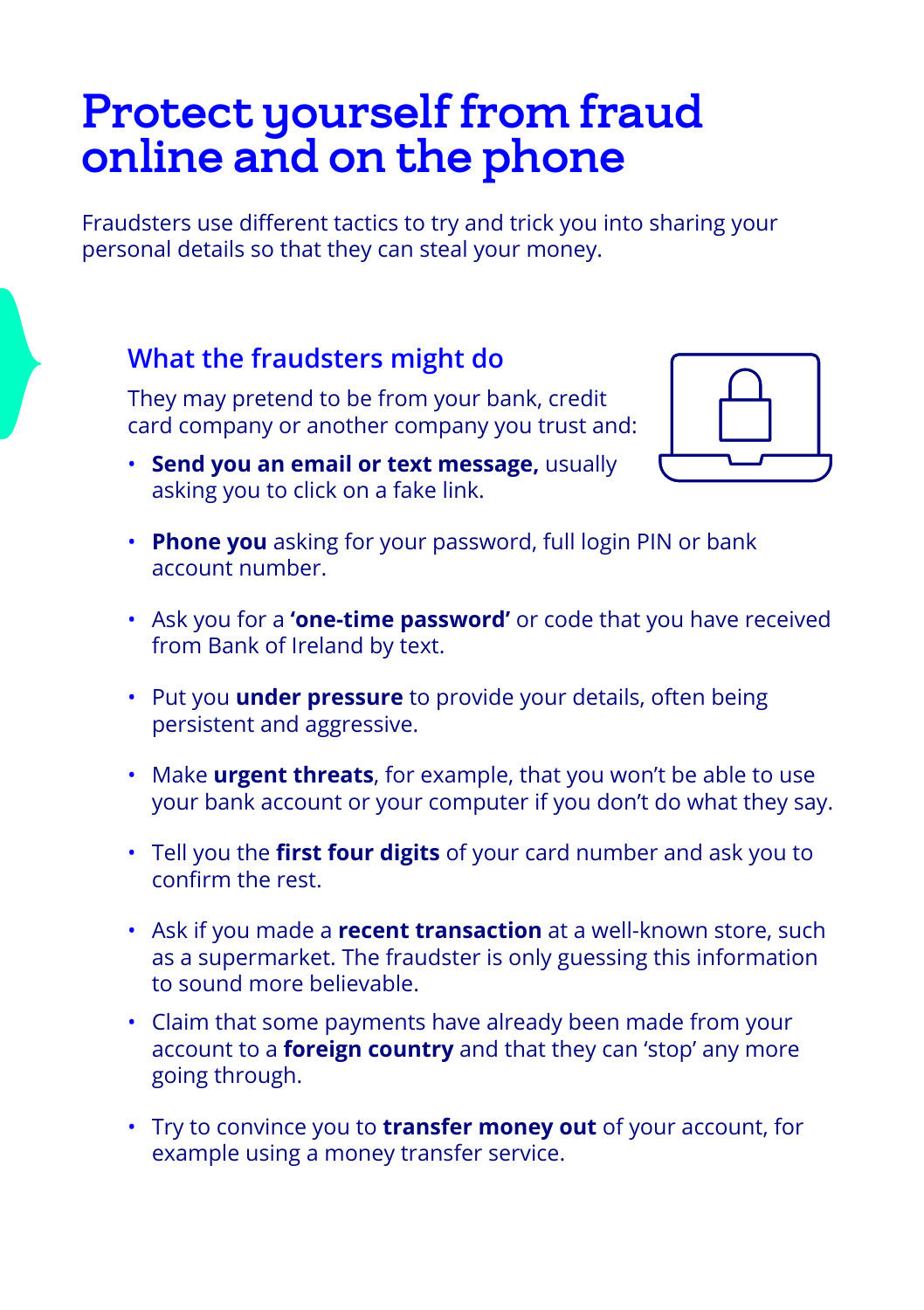### **What you can do**

• **Don't give away personal or banking information.**  No matter what story you are told, if it seems a bit odd or out of the blue, don't give away your passwords, personal details or banking details.



- We might send you a text with a one-time code in it so you can complete your online registration, verify an online card transaction, or add a new payee. **Never ever give that code to anyone**.
- **Don't click on any suspicious links** in emails or texts. Remember: Bank of Ireland will never ask you for personal banking details in an email. Any suspicious emails relating to your Bank of Ireland accounts should be sent to **365security@boi.com**
- **Bear in mind that fraudsters can insert a fake text** into a thread of genuine Bank of Ireland messages so always be careful and if something doesn't seem right, don't click and don't reply.
- **If you receive a suspicious call, hang up** and don't call back any number the caller may have given you because it could be fake. If you then attempt to call Bank of Ireland using an official number from the list below, ensure first that you have a dial tone as some fraudsters can stay on the line. Remember: Bank of Ireland will never ask for your full login PIN or full banking details.
- **Log out** of your online banking session when you are finished.



### **Speak up**

If you are concerned, speak to someone at your local bank branch or, if you think you have already been a victim of fraud, contact An Garda Síochána.

Call 365 Online on **1890 365 200** or **0818 365 365** to report online fraud, suspicious activity on your account or if you have provided personal information in response to a suspicious email, text or phone call.